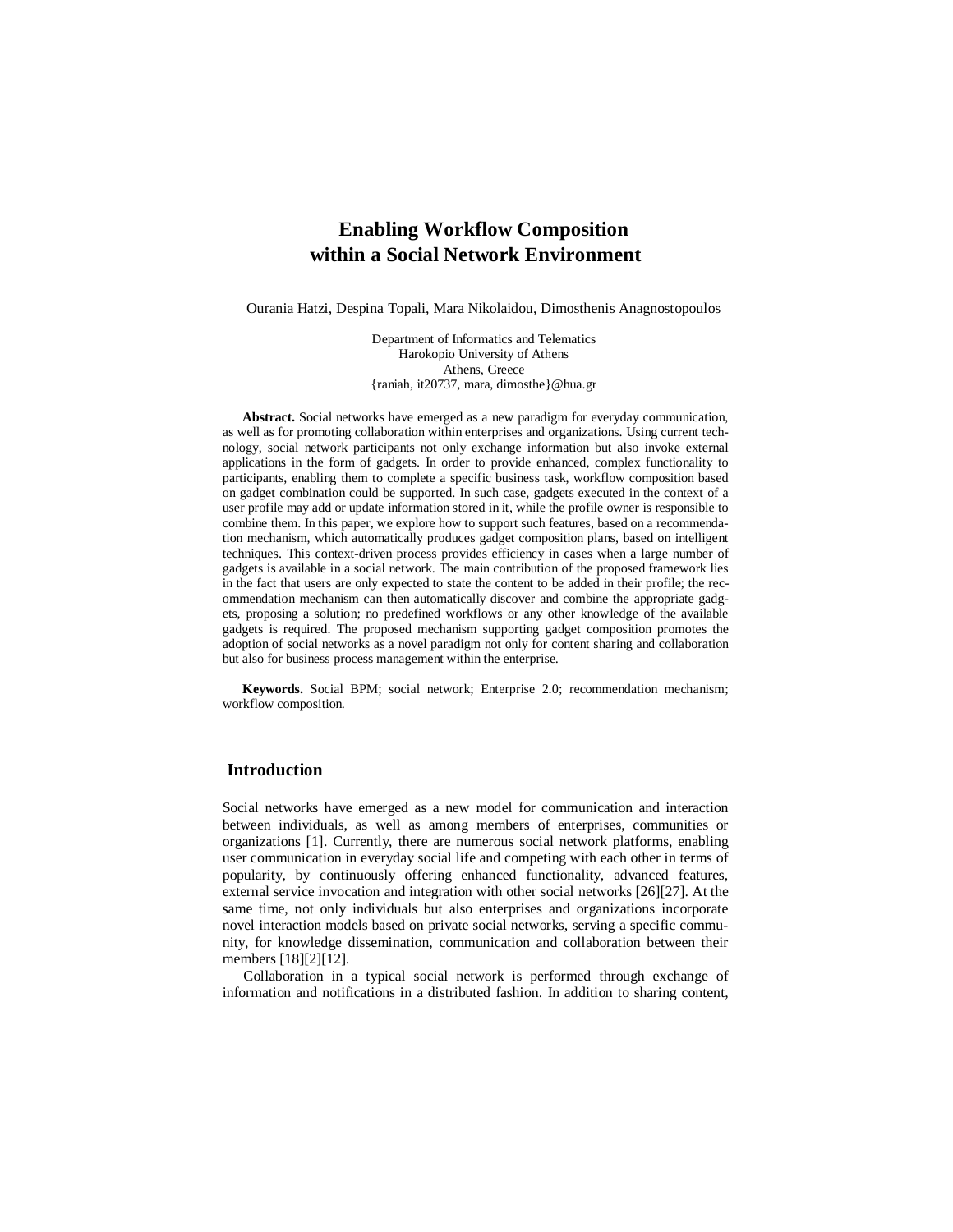the social network model also supports the provision of functionality in the form of *gadgets*, which are external applications executed in the context of the social network, able to access participantøs data stored in their profiles. Usually a gadget implements the invocation of an external application, commonly in the form of web services and is executed in the context of a specific user profile, often using as input data stored in the user of profile, as for example age or gender. Thus, gadgets in most social networks are able to read data from the user profile, while writing in it is prohibited to minimize complexity and simplify security enforcement.

To support BPM in a social network environment, a participant should be able to achieve a specific task by composing a workflow based on available gadgets, possibly in co-operation with other participants. In order to be combined, gadgets should be allowed to both use and alter the content of the user profile, e.g. to read and to write or update data stored in it. Such a feature can be easily supported in private social networks, where participants belong in a specific organization/community and can be authorized to access or share specific content, based on their role/position in the community. An example of such an environment is Unity private social network, developed by the authors to support collaboration in a University community[31].

Workflow composition can be facilitated by allowing social network participants to execute specific gadgets based on the context of their profile, which in turn is enriched by gadgets outputs. A gadget can be executed when its input data is missing, which may be produced by the execution of other gadgets, which, in turn, might require more data, leading to the execution of additional gadgets, and so on. As the number of available gadgets increases, this process becomes burdensome and inefficient; therefore, the ability to automatically determine and recommend gadget combinations that fulfils the participants q needs to support workflow is essential. Furthermore, in many case a participant may be aware of the content he/she wishes to be added in their profile, but has no knowledge of the workflow to produce it. Instead, the only truly feasible solution is automated composition, aided by intelligent techniques; such techniques enable the provision of appropriate composition plans, which represent workflows for task completion. Supporting automated gadget composition in a social network may enable service provision and lead to the accommodation of business process management through the social network paradigm [17][5][6][8][11][24].

This paper concerns a) the exploration of the dynamic composition of workflows in a social network by network participants and b) the development of a recommendation mechanism to assist participants to determine workflows based on alternative gadget combinations and the content of their profile, using intelligent techniques. The produced solutions enable social network participants to achieve specific goals by adding the desired content in their profile, possibly in collaboration with other participants. The proposed recommendation mechanism utilizes existing methods and tools and has been integrated and tested within Unity private social network platform. The rest of the paper is structured as follows: Section II provides some background information concerning the social network collaboration paradigm and systems in the area of service composition through intelligent techniques. Section III elaborates on the proposed mechanism, while Section IV provides case studies. Finally, section V concludes the paper and proposes future directions.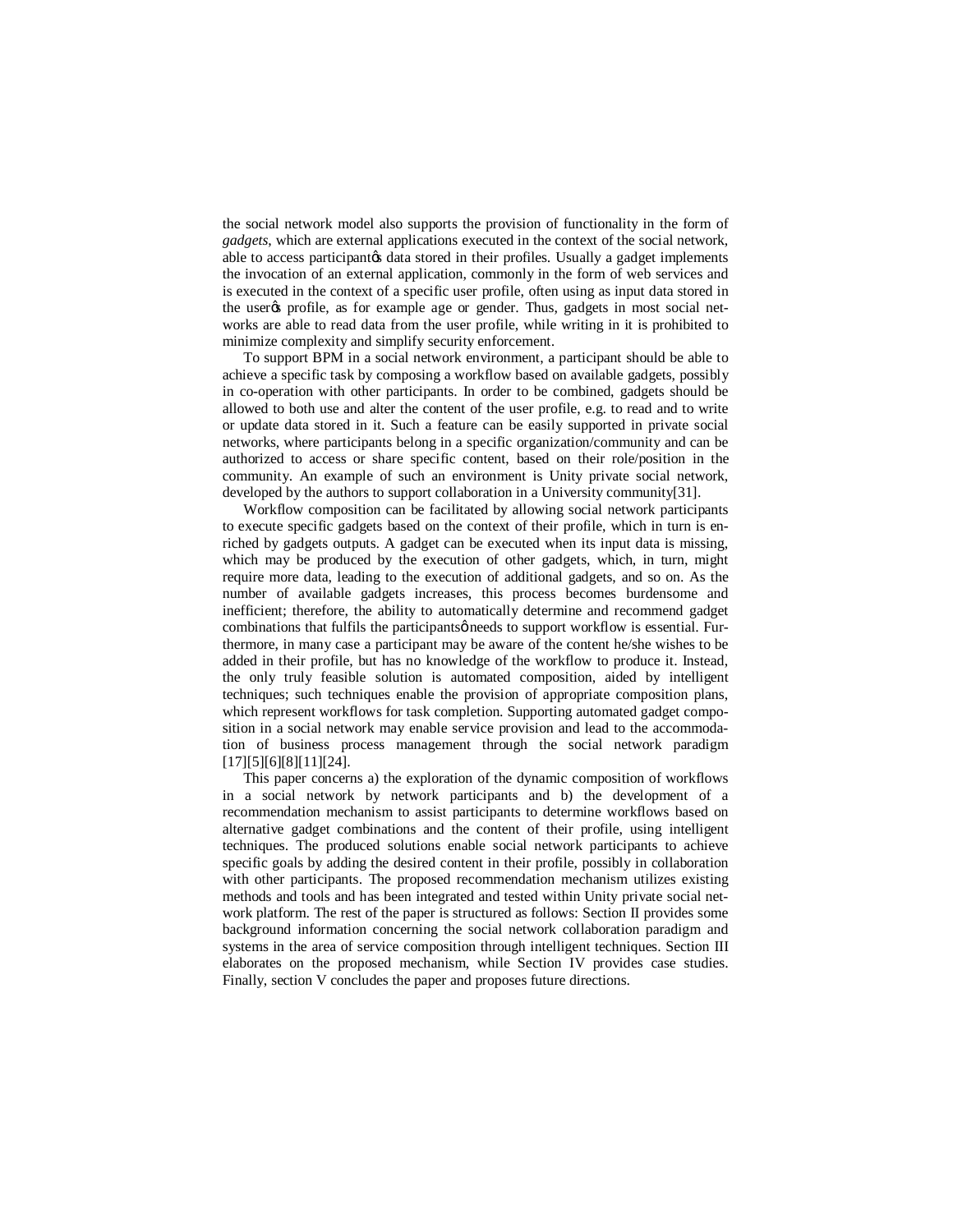### **Background and Related Work**

Social network platform functionality, offered in the form of gadgets, has been utilized to enable the completion of specific tasks within collaborative communities, including organizations or enterprises, which are supported by private social networks [31]. For collaboration purposes, processes can be treated as business goals reached after completing specific tasks, which may be performed by a specific participant and may involve the invocation of external services to be completed. Each task corresponding to a specific process step is handled by a gadget, which may only be executed in the participant  $\alpha$  profile.

In order for collaborative processes to be supported, inter-gadget communication must be enabled. Based on available social network technology, gadgets may access and store data in a specific area of the profile they are executed on, as well as in external profiles as well, under certain conditions. For communication purposes, gadgets are described in terms of their inputs and outputs of represented as concepts; a concept may serve as both the input of a specific gadget as well as the output of another. A gadget is allowed to start its execution only when all input data is available.

Generally, each gadget is supposed to implement a simple, basic task, thus promoting reusability; more complex tasks can be achieved by the combination of more than one gadgets. Business process modeling can be achieved by representing each business process as a task, implemented by a simple gadget 6 in order for the entire process to be completed, a combination of gadgets has to be achieved.

In the case where the number of available gadgets increases, it is difficult 6 if not practically impossible 6 for a participant to know which gadget to execute to produce a specific output they wish to be added in their profile. In many cases, there is more than one gadget that could potentially produce this output. Moreover in many cases this gadget cannon be executed unless other gadgets are executed first, most probably in a specific order. This indicates the need to establish a recommendation mechanism, which enables a social network participant to efficiently utilize an existing gadget repository supported by the social network to achieve a specific goal, e.g. to add specific data to their profile. Automatic workflow specification, based on gadget combination, can be performed through intelligent techniques; this paper proposes a mechanism for automatically generating such workflows using AI Planning.

The problem of automatically determining workflows that satisfy enhanced functionality by combining functional components in highly dynamic environments has emerged and has been studied in the past, in the form of web service composition. At the same time, research in this area has shown that we can take advantage of well defined and long studied techniques from artificial intelligence, and apply them to solve problems from different domains. During the design of the proposed recommendation mechanism, similarities between gadgets and web services were identified; therefore, it was possible to use the same intelligent techniques proposed for web service composition and adapt them to the gadget & social network environment.

To the extent of our knowledge, gadget composition through intelligent techniques has not been presented in the literature; however, composition of functional units, such as components as web services, has been extensively studied [8][37][30][4][35][13]. Therefore, the remainder of this section presents related approaches as a foundation for the proposed recommendation framework.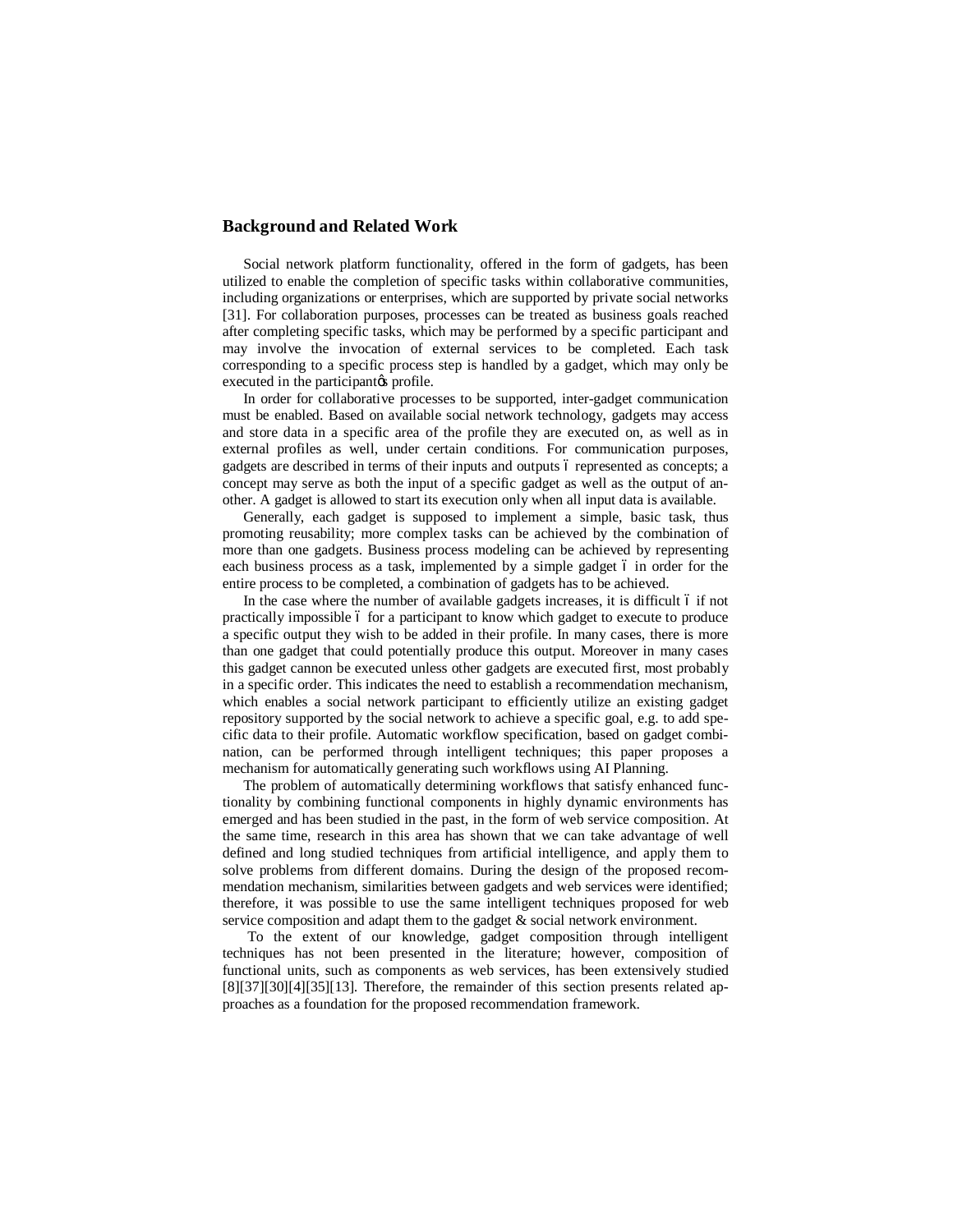Automated approaches typically involve representation of the composition problem in such a way that well-defined and long-studied AI techniques can be utilized to obtain solutions to the problem [38][35][30][36]. A critical evaluation of the related systems reveals that the utilization of AI planning for automated web service composition provides significant advantages, including the independence of problem representation from problem solution [36][33][25], increased interoperability by conformation to current standards [15], and increased scalability, as indicated in [22][23]. AI Planning has been extensively utilized to provide solutions in similar problems where component composition is performed based on inputs and outputs; such frameworks can benefit from both the solid foundation as well as the ongoing research advances in this area. At the same time, external independent planning tools are available and accessible over the web, communicating using XML based standards, as the Planning Domain Definition Language (PPDL) [15], promoting interoperability. This permits the proposed approach to utilize existing tools.

#### **Proposed Framework**

The framework proposed in this paper concerns a mechanism which utilizes intelligent techniques to automatically produce recommended gadget composition plans. This process is context-driven and accommodates user requirements for complex functionality. In particular, the recommendation mechanism is employed in the social network, when a user wishes to complete a goal by identifying the content required to be added to their profile. To do so, they should select to perform certain tasks (e.g run gadgets), out of a large variety of available ones. In this case, participants know *what* they want to do (the result) but not exactly *how* to do it (process steps). Both user requirements and available gadgets are described in terms of data exchanged; therefore, the recommendation mechanism is able to match user requirements to gadget inputs and outputs, and formulate a composition plan that might include serial and/or parallel steps, each step representing a gadget execution.

Evidently, the recommendation mechanism needs to be aware of all available gadgets in the social network; more specifically, it requires knowledge of their inputs and outputs. Currently, there is not a commonly accepted standard for describing gadgets in a social network; to overcome this, the proposed framework includes an extension to the standard OpenSocial / Shindig database, depicted in Fig. 1. This extension accommodates the creation of a gadget registry, where the definition of concepts is separated from their use as gadget inputs and outputs; this representation is indicated for cases when developers need to use a common vocabulary (e.g. an ontology) for defining gadgets.



**Fig. 1.** OpenSocial Database extension implementing gadget registry.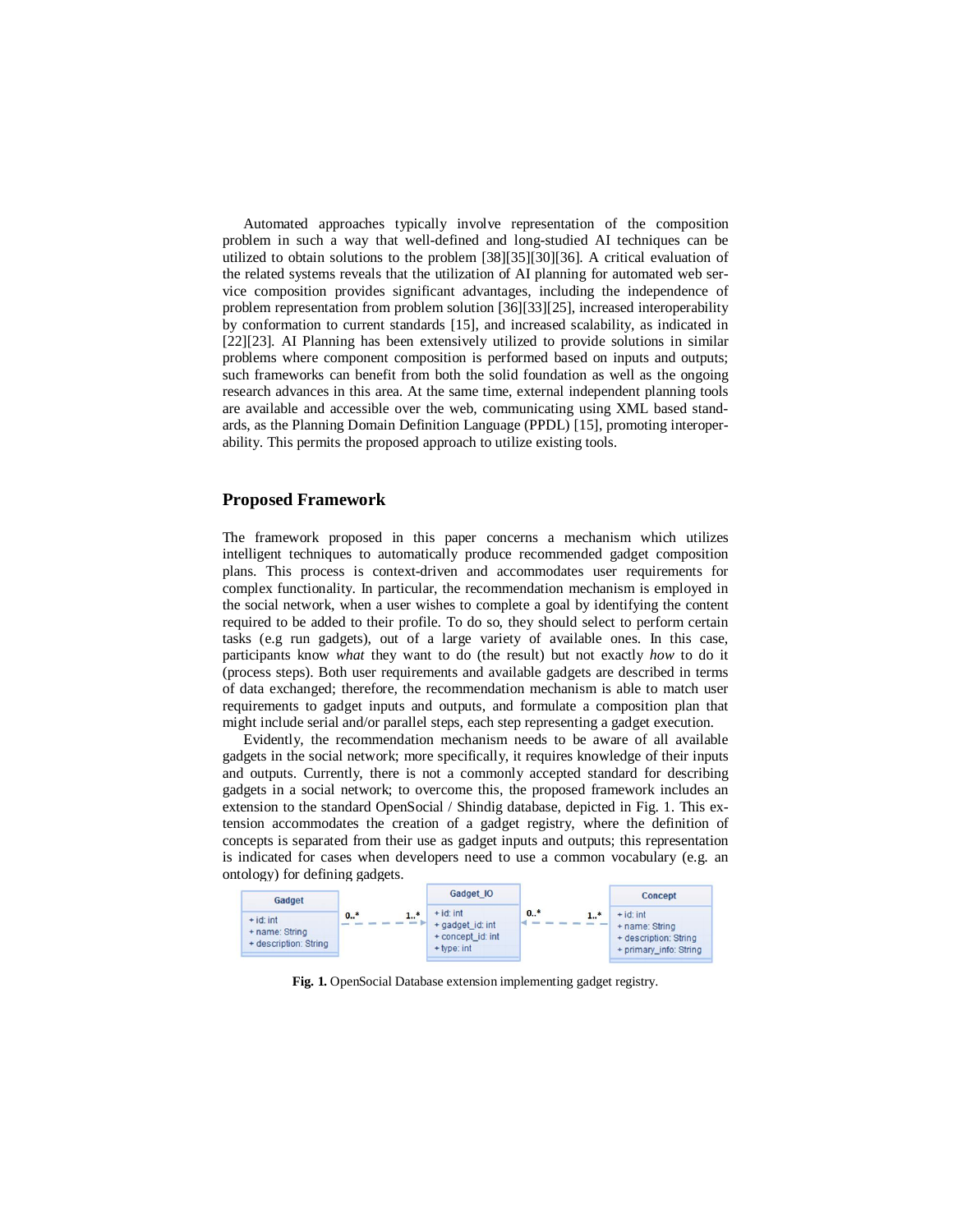The recommendation mechanism utilizes intelligent techniques, namely AI planning, in order to accommodate reusability and scalability. The problem of combining gadgets in order to come up with a composition plan of a workflow that fulfills usersø needs can be transformed into an AI Planning problem and solved using existing domain independent planning systems. Thus, it ulilizes existing tools available in the Internet.

A planning problem is modelled according to STRIPS (Stanford Research Institute Planning System) notation [14] as a tuple  $\langle I, A, G \rangle$  where *I* is the Initial state, *A* is a set of available actions and *G* is a set of goals. States in STRIPS are represented as sets of atomic facts. Set *A* contains all the actions that can be used to modify states. Each action  $A_i$  has three lists of facts containing the preconditions of  $A_i$  (noted as  $prec(A_i)$ , the facts that are added to the state (noted as  $add(A_i)$ ) and the facts that are deleted from the state (noted as  $del(A_i)$ ). An action  $A_i$  is applicable to a state S if prec(A<sub>i</sub>)  $\subset$  S. If A<sub>i</sub> is applied to S, the successor state S $\emptyset$  is calculated as S $\emptyset = S \setminus$  $del(A<sub>i</sub>) \cup add(A<sub>i</sub>)$ . The solution to a planning problem is a sequence of actions, which, if applied to I, lead to a state Sø such that  $S \nsubseteq G$ .

In order to acquire solutions, a planning problem can be forwarded to external planning systems, as the one presented in [21].

In order to solve a gadget composition problem as a planning one, the required steps are as follows:

- Step 1.The gadget composition problem must be transformed into a planning problem.
- Step 2.The planning problem must be encoded in a planning standard, such as PDDL; as a result, the planning domain and problem are produced.
- Step 3.The planning problem will be forwarded to external planning systems, which will produce as a solution a composition plan.
- Step 4.The composition plan must be reversely transformed into the social network domain, the corresponding gadgets must be located and possibly visualized.

The aforementioned steps are depicted in Fig. 2.

Step 1 of the process discussed above, which includes the representation of a gadget composition problem in planning terms, requires gadgets to be viewed as actions, and compositions to be viewed as plans. More specifically, the representation of the gadget composition problem to a planning problem can be performed by applying the following rules:

- · The set of all available inputs that the user can provide to the social network formulates the initial state I of the planning problem. In order to release the user from the obligation to provide a list of every available piece of information that they could potentially provide, we can safely assume that this list can be automatically populated by all inputs of available gadgets that cannot be produced as outputs from other available gadgets.
- The set of all available outputs that the user requires to receive by the desired functionality formulates the goal state G of the planning problem.
- The set of all available gadgets in the social network formulates the set *A* of actions of the planning domain. More specifically, each gadget is transformed into an action; the inputs of the gadget serve as the preconditions of the action, while the outputs of the gadget serve as the results of the action.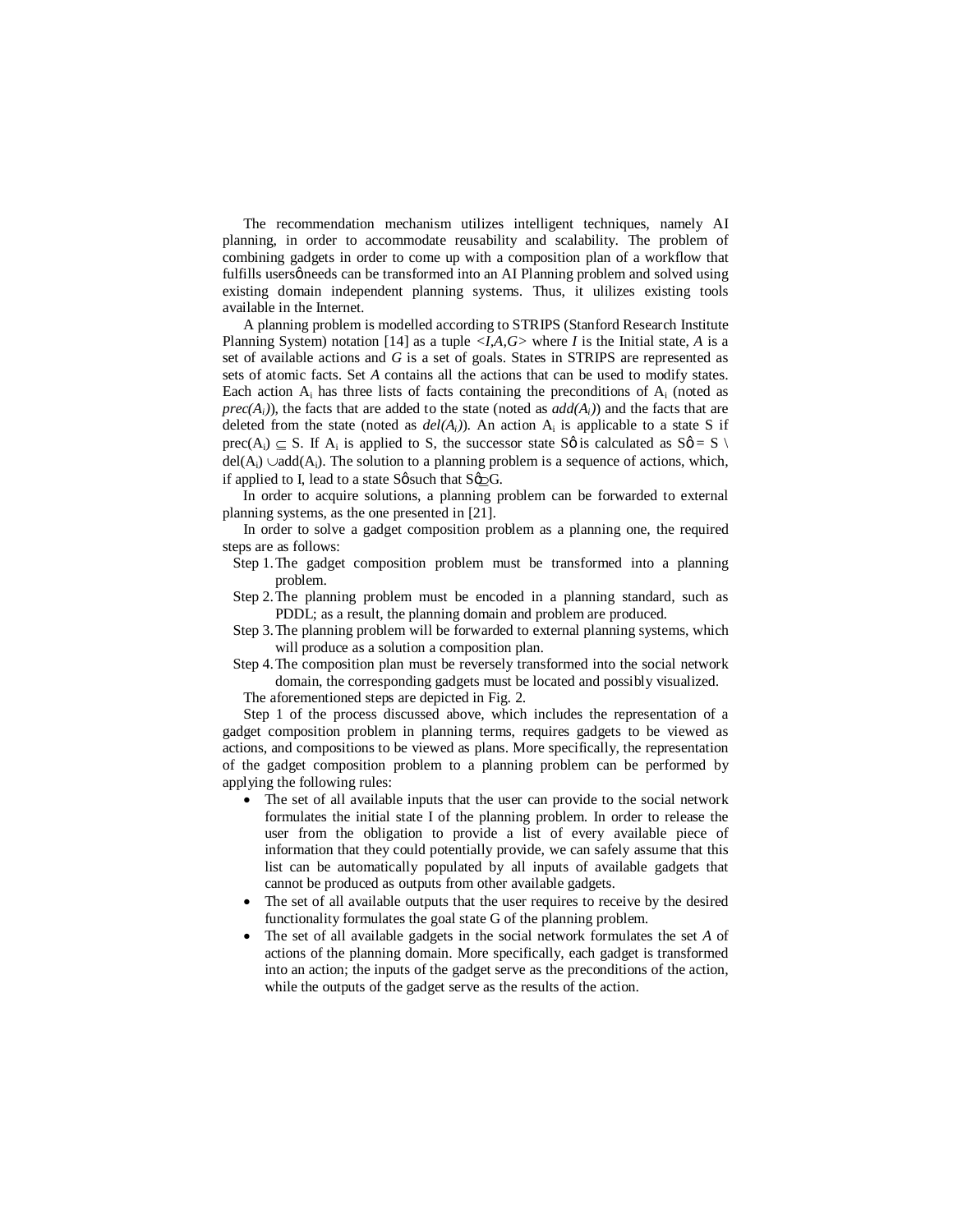

**Fig. 2.** Proposed recommendation framework utilizing planning

The produced plan will enable to determine the combination of gadgets that can be executed to perform the requested collaborative task. In case when alternative plans exist, due to the fact that certain outputs are produced by more than one gadgets, the planner is able to produce all of them. Also, in case when certain inputs do not exist in the social network the proposed framework is able to produce partial plans and indicate that certain gadgets which would be required to complete the process are missing.

## **Case Studies**

The proposed mechanism can be employed in a variety of cases with the following characteristics:

- · Highly dynamic environments, where available gadgets change, as new gadgets are added in the social network while other become unavailable.
- · Social networks with a large number of available gadgets from different developers, where it is difficult to be aware of all of them and locate suitable ones.
- · Cases where user requirements for functionality are complex but not predefined; that is, environments where users require services on demand.
- · Social network environments which integrate a variety of external software systems as gadgets; such social networks concern for example e-administration [20] or e-government [10].

The proposed recommendation mechanism application and evaluation was accommodated by Unity, an academic social network implemented at the Department of Informatics and Telematics of Harokopio University of Athens to promote collaboration within faculty, staff and students of the Department [20][31]. Unity features discrete roles for participants and different kinds of relations between them, based on these roles. The Unity social network incorporates functionality in the form of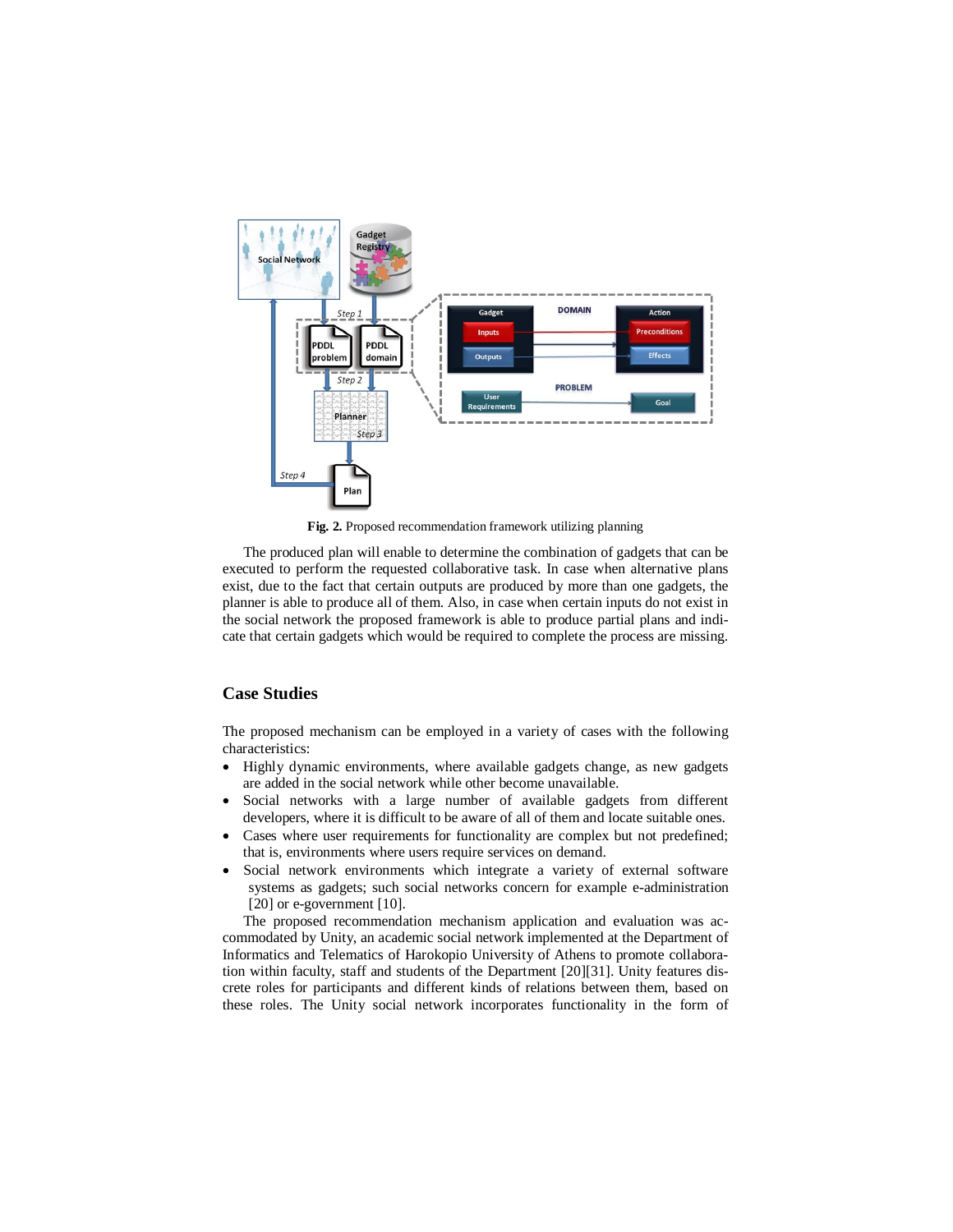gadgets; each gadget is an application that can be installed on a participant profile and gain read & write access rights to their profile data. In many cases, the gadget can also gain access to data in the profiles of other participants, in order to promote collaboration. The installation and execution rights of each gadget, as well as the permissions for data access are governed by a security mechanism based on a set of rules which take into account the participants roles and relations between them. Each gadget corresponds to a specific task that a participant can perform. Members of the academic community can receive electronic services through the Unity platform by requesting certain data to be added to their profiles. In case this data is produced not by a single gadget, but a combination, the proposed recommendation mechanism is employed. The recommendation mechanism was incorporated as a component in the Unity social network, facilitating users in determining gadgets compositions which fulfill their needs.

Unity implementation is based on the extension of OpenSocial API and Apache Shindig. A screenshot of the interface of the academic social network constructed using the Unity platform is depicted in Fig. 3. The left part of the profile contains the participant role and their connections with other participants, while the middle part includes all notifications about activities. Finally, the right part of the profile is reserved for gadget execution.

| <b>unity</b>                                                                                                                                                                                      | <b>All Card</b>                                                             | <b>Panagiotis</b><br>9 | Home | Profile             | Groups | Apps                                         | Search | Logout |
|---------------------------------------------------------------------------------------------------------------------------------------------------------------------------------------------------|-----------------------------------------------------------------------------|------------------------|------|---------------------|--------|----------------------------------------------|--------|--------|
|                                                                                                                                                                                                   | Panagiotis L. /                                                             |                        |      | <b>H</b> App Drawer |        |                                              |        | O C f  |
| Academic                                                                                                                                                                                          | Posts                                                                       |                        |      |                     |        | Browse and load your installed Applications: |        |        |
| Rele<br>Undegraduate student<br>Department<br>Informatics & Telematics<br>Admission Year<br>2007<br>Student UID<br>20714<br>Favourite Course<br>Data Base Systems<br>Hate Course<br>Programming I | Post something<br>$\mathbf{a}$<br>share                                     |                        |      |                     |        | ApplicationApp-Student<br>Load Application   |        |        |
|                                                                                                                                                                                                   | Panagiotis Hudhra to Panagiotis L.<br>At your service sirl<br>10 days ago X |                        |      |                     |        |                                              |        |        |
|                                                                                                                                                                                                   | Panagiotis Hudhra to Panagiotis L.<br>We are fellows now<br>39 days ago X   |                        |      |                     |        |                                              |        |        |
| Social<br>About me:<br>Power-user<br>Gender:<br>Male                                                                                                                                              | Panagiotis L.<br>Public Posti<br>39 days ago X                              |                        |      |                     |        |                                              |        |        |
| Contacts:                                                                                                                                                                                         | Panagiotis L.<br>Just for me!<br>40 days ago X                              |                        |      |                     |        |                                              |        |        |
| <b>QAO</b>                                                                                                                                                                                        |                                                                             | I)                     |      |                     |        |                                              |        |        |

**Fig. 3**. Screenshot of an example profile of the Unity academic social network.

As an example, the graduation application process is considered. In order to be eligible for graduation, a university student must fulfill the following requirements:

- · All courses have been successfully completed.
- The degree thesis has been submitted to the University Library.
- All books borrowed from the University Library have been returned.
- The student ID, transportation card and thesis certificate have been returned.

The student can subsequently fill out a graduation application form and submit it to the Department Secretariat, who confirms that all requirements are valid and notifies the student of the graduation ceremony date.

When the user attempts to perform this task through the Unity academic social network, he or she is not expected to be aware of all these requirements; they are just expected to ask for their graduation date to be added on their profile; this data is produced by the corresponding  $\delta$ Graduation Apply $\delta$  gadget. Since this specific gadget requires input not already present in the student profile, the recommendation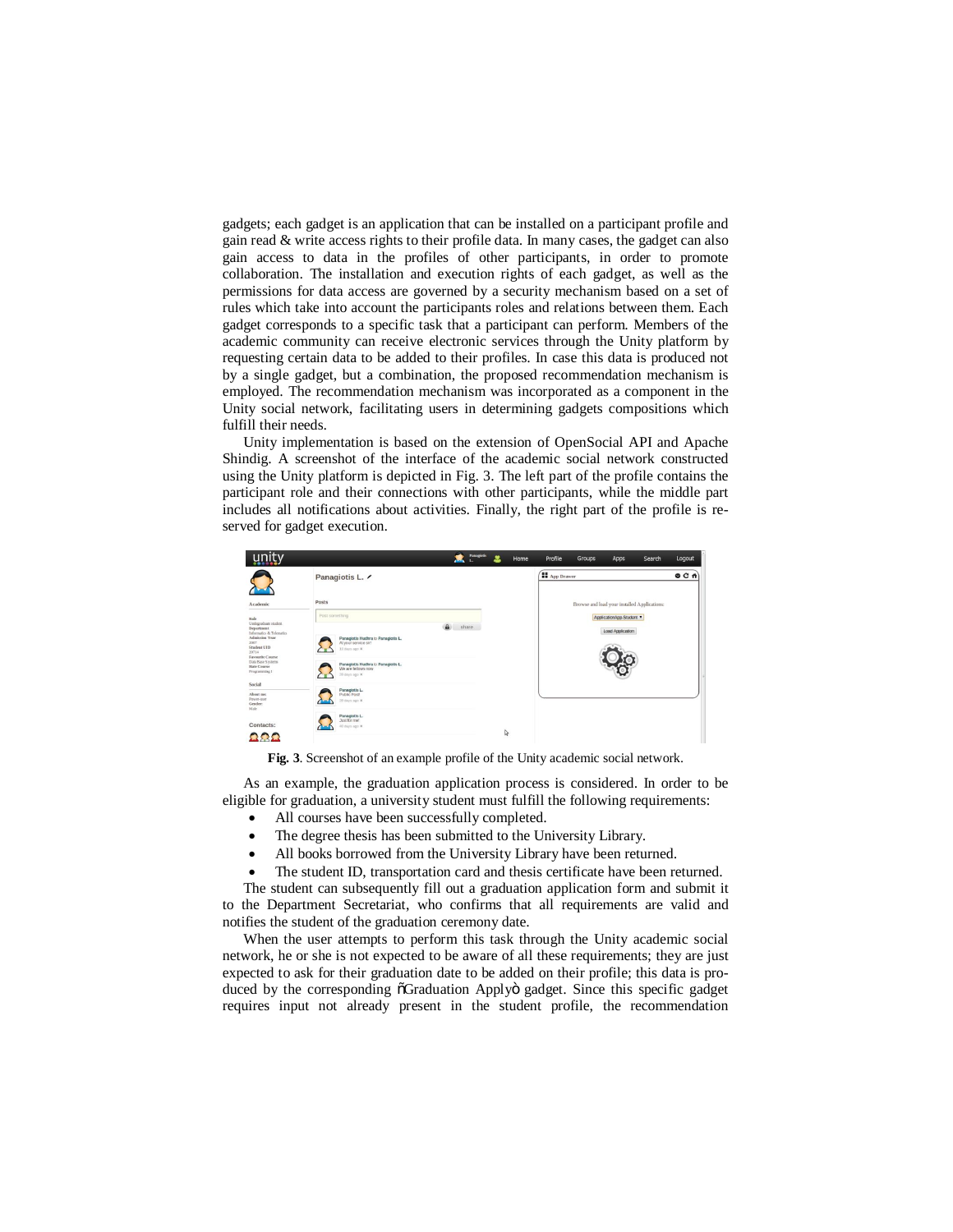mechanism is employed. Student requirements are viewed as a gadget composition problem and transformed into a planning problem (Step 1). Consequently, the planning problem is encoded in PDDL (Step 2); the corresponding PDDL files (problem & domain) are depicted in Fig. 4 and Fig. 5 respectively.

```
(define (problem gadgetproblem)
(:domain states)
(:objects aaa)
(:init (block aaa)
(Name aaa)(Lastname aaa)(Library_Username aaa)(RN aaa)
(Identification_Card_Number aaa)
(Social_Security_registration_number aaa))
(:goal (Date_Graduation_Apply aaa)))
```




**Fig. 5.** PDDL domain file for the problem of graduation application.

The planning problem is the fed to the LPG-td planning system [16] (Step 3), which produces the plan presented in Fig. 6.

```
0: (REMAINING_COURSES AAA) [1]<br>0: (LIBRARY BOOK ACCOUNT AAA)
0: (LIBRARY_BOOK_ACCOUNT AAA) [1]<br>0: (LIBRARY_THESTS_SUBMISSION_AAA)
0: (LIBRARY_THESIS_SUBMISSION AAA) [1]<br>0: (GRADUATION DOCUMENTS AAA) [1]
..<br>0: (GRADUATION_DOCUMENTS AAA) [1]<br>1: (GRADUATION_APPLY AAA) [1]
         1: (GRADUATION_APPLY AAA) [1]
```
**Fig. 6.** Gadget composition plan, produced by LPG-td.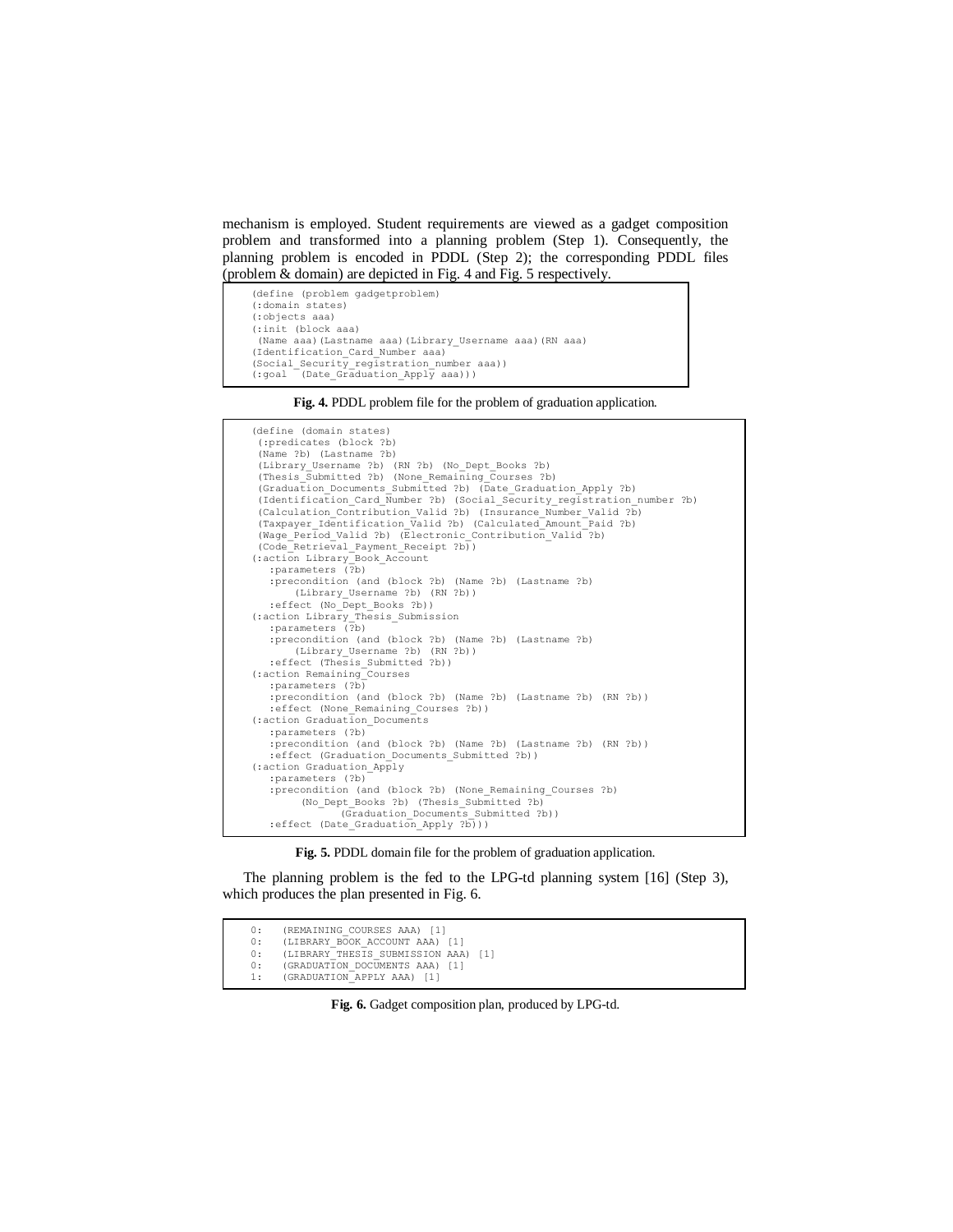

The plan is consequently reversely transformed into the gadget domain and visualized with JQuery (Step 4), as depicted in Fig. 7.

**Fig. 7.** Gadget composition visualization.

To explore the applicability for the e e-government case, the recommendation mechanism is incorporated in the social network model proposed in [9]. As an example, consider the following scenario.

An employer wishes to pay the insurance tax for their employees through web banking, and receive an electronic receipt for the payment. The employer does not need to know neither the prerequisites for this process, nor all the available gadgets that produce these prerequisites and the rest of the required information. The employer only needs to specify their needs; the recommendation mechanism will take over the rest of the process, locate the appropriate gadgets and inform the employer of the produced workflow, which includes the following steps:

- The amount of insurance for each specific employee is calculated based on their identification data and their social security number; for security purposes, redundant data is required.
- · The employer needs to locate his Employer Identification Number, his Social Security number, and state the amount of insurance payment, as well as determine the time period that this amount corresponds to.
- · If all gadgets required in the previous step are executed successfully, the gadget that integrates the bank web service is activated and the payment takes place.
- Finally, another gadget produces the payment receipt and provides it to the employer profile.

The produced gadget composition, transformed back into the social network domain, and represented as specific gadgets along with their inputs and outputs is depicted in Fig. 8.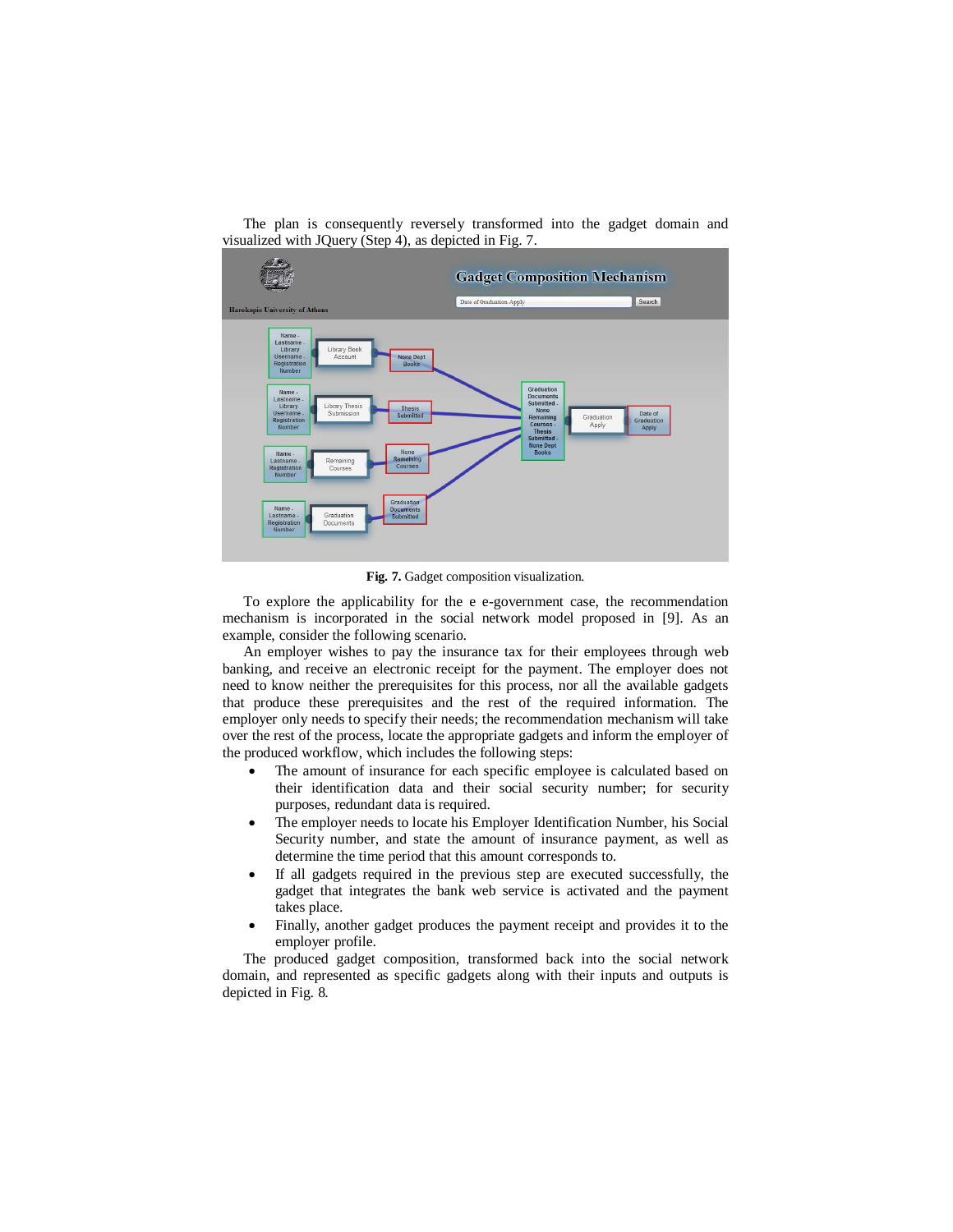The case studies in this section indicate the applicability of the approach as far as social networks that conform to contemporary OpenSocial standard are concerned. More specifically, the case studies demonstrate the representation of the available gadgets in the social network, the way participants are able to express their requirements for service provision or task completion, and the way gadget compositions are provided automatically as a solution to the problem at hand. The Unity case study validates the feasibility of the approach, since it was implemented in a real-world academic environment, accommodating processes that take place in the University. The e-government case study, on the other hand, expands the application area of the proposed recommendation mechanism and provides insight its usability for highly dynamic, heterogeneous environments. The case studies also demonstrate that the incorporation of the proposed recommendation mechanism in a social network promotes gadget development while relieving users from the obligation to manually discovering and combining functionality.



Fig. 8. Gadget composition for the electronic insurance payment case.

### **Conclusions and Future Work**

As social networks become a widespread paradigm for collaboration and service provision, a requirement for more elaborate methods to manage and discover functionality offered through gadgets emerges. The proposed recommendation mechanism relieves users from the obligation to manually search among all available gadgets and consequently construct a workflow, thus contributing to increased efficiency when utilizing a social network for service provision, for example in an eadministration or e-government context.

The applicability of the approach has been demonstrated by incorporating the recommendation mechanism to Unity existing social network. Participants only need to specify their requirements, in terms of desired outputs added in their profile as content; the recommendation mechanism transforms the gadget composition problem into a planning problem and uses external planning systems to obtain solutions.

A major issue that needs further exploration in the future is gadget descriptions semantic interoperability. Currently, in order for the planning system to be able to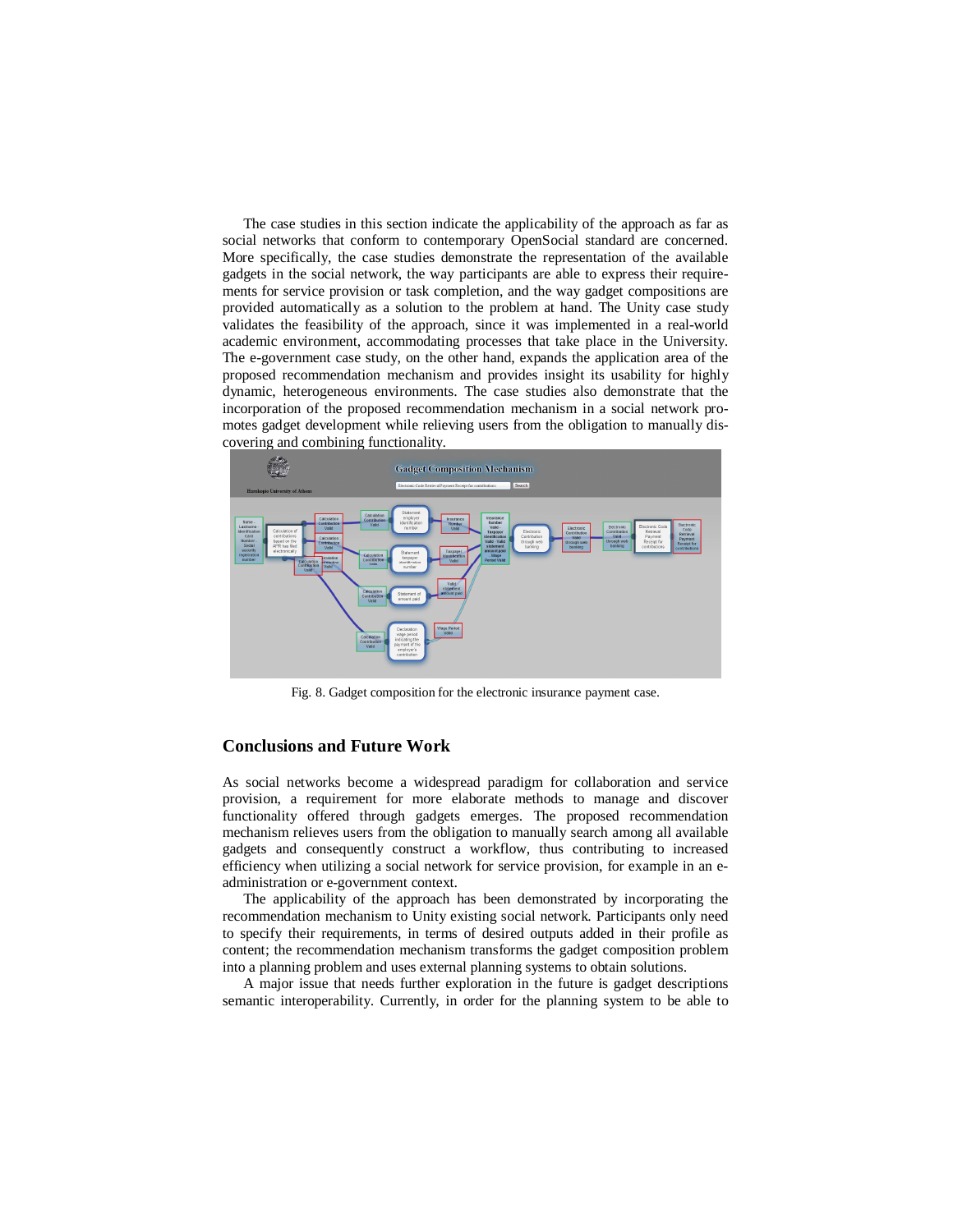match gadget inputs to gadget outputs successfully, syntactic interoperability must be guaranteed; in other words, the concepts used for describing gadget inputs and outputs much be exactly the same. This was guaranteed in the aforementioned examples, since all gadgets were developed by the same party, using the same vocabulary. However, in a more general case, it cannot be expected that all gadget developers will use the same vocabulary; therefore, interoperability between semantically related by syntactically different concepts must be ensured. Ontologies, Taxonomies and Lexical Thesauri, such as WordNet, could prove potentially useful for establishing such interoperability.

Future work also includes refinement of the mechanism to take into account additional restrictions, imposed by security rules that allow the execution of gadgets based on participant roles and relations between them. In such cases, the proposed composition should include different stakeholders, depending on the participant that should execute each gadget. Finally, future goals include more extensive evaluation of the recommendation mechanism in intensive social network environments, where previous recommendations may be used to facilitate efficiency.

#### **References**

- [1] Acquisti, A., & Gross, R. (2006). Imagined communities: Awareness, information sharing, and privacy on the Facebook. In P. Golle & G. Danezis (Eds.), Proceedings of 6th Workshop on Privacy Enhancing Technologies (pp. 36-58). Cambridge, UK: Robinson College.
- [2] Bermejo J. A. A., Bravo, C. B., Mateos, M. J. R., Piera, J. R., (2012). Social Networks in the Higher Education Framework - Understanding the University as an Organization: Inlumine, Our Study Case. Handbook of Research on Business Social Networking: Organizational, Managerial, and Technological Dimensions, IGI, pages 805-824.
- [3] oyd, D. M., & Ellison, N. B. (2007). Social network sites: Definition, history, and scholarship. Journal of Computer-Mediated Communication, 13(1), article 11.
- Bucchiarone, A. and Gnesi, S., 2006. A Survey on Service Composition Languages and Models, 1st International Workshop on Web Services Modeling and Testing (WsMaTe 2006).
- [5] Bruno, G., Dengler, F., Jennings, B., Khalaf, R., Nurcan, S., Prilla, M., Sarini, M. Schmidt R. Silva, R., (2011). Key challenges for enabling agile BPM with social software. Journal of Software Maintenance and Evolution: Research and Practice, Vol. 23, No. 4, pages. 297-32.
- [6] Bruno, G., (2012). An Approach to Defining Social Processes Based on Social Networks. Handbook of Research on Business Social Networking: Organizational, Managerial, and Technological Dimensions, IGI, pages 272-286.
- [7] Casati, F., Ilnicki, S., Jin, L., et al, 2000. Adaptive and Dynamic Service Composition in eFlow. In: Wangler, B., Bergman, L.D. (eds.) CAiSE 2000. LNCS, vol. 1789, Springer, Heidelberg
- [8] Chen, Q., Hsu, M., 2001. Inter-enterprise collaborative business process management. In proceeding of 17th Intl Conf. on Data Engineering.
- [9] Dais A., M. Nikolaidou, D. Anagnostopoulos, ?OpenSocialGov: A Web 2.0 Environment for Governmental E-Service Delivery?, Lecture Notes on Computer Science Vol. 6866 (EGOVIS 2011), Springer Verlag, 2011
- [10] Dais, A., Nikolaidou, M., Anagnostopoulos, D., "Facilitating Business to Goverment Interaction using a Citizen-centric Web 2.0 Model", in the proceedings of IFIP International Conference of e-Business, e-Goverment and e-Society 2009(I3E 2009), Springer Verlag, 2009.
- [11] Dengler, F., Koschmider, A., Oberweis, A., Zhang, H., 2010. Social Software for Coordination of Collaborative Process Activities. The Third Workshop on Business Process Management and Social Software (BPMS2'10), LNBIP Springer, pages 1-12.
- [12] DiMicco, J., Millen, D. R., Geyer, W., Dugan, C., Brownholtz, B. and Muller, M., (2008). Motivations for Social Networking at Work. CSCW '08 Proceedings of the 2008 ACM conference on Computer supported cooperative work, ACM New York, NY, USA, pages 711-720.
- [13] Dustdar, S. and Schreiner, W., 2005. A survey on web services composition, Int. J. Web and Grid Services, Vol. 1, No. 1, pp.1630